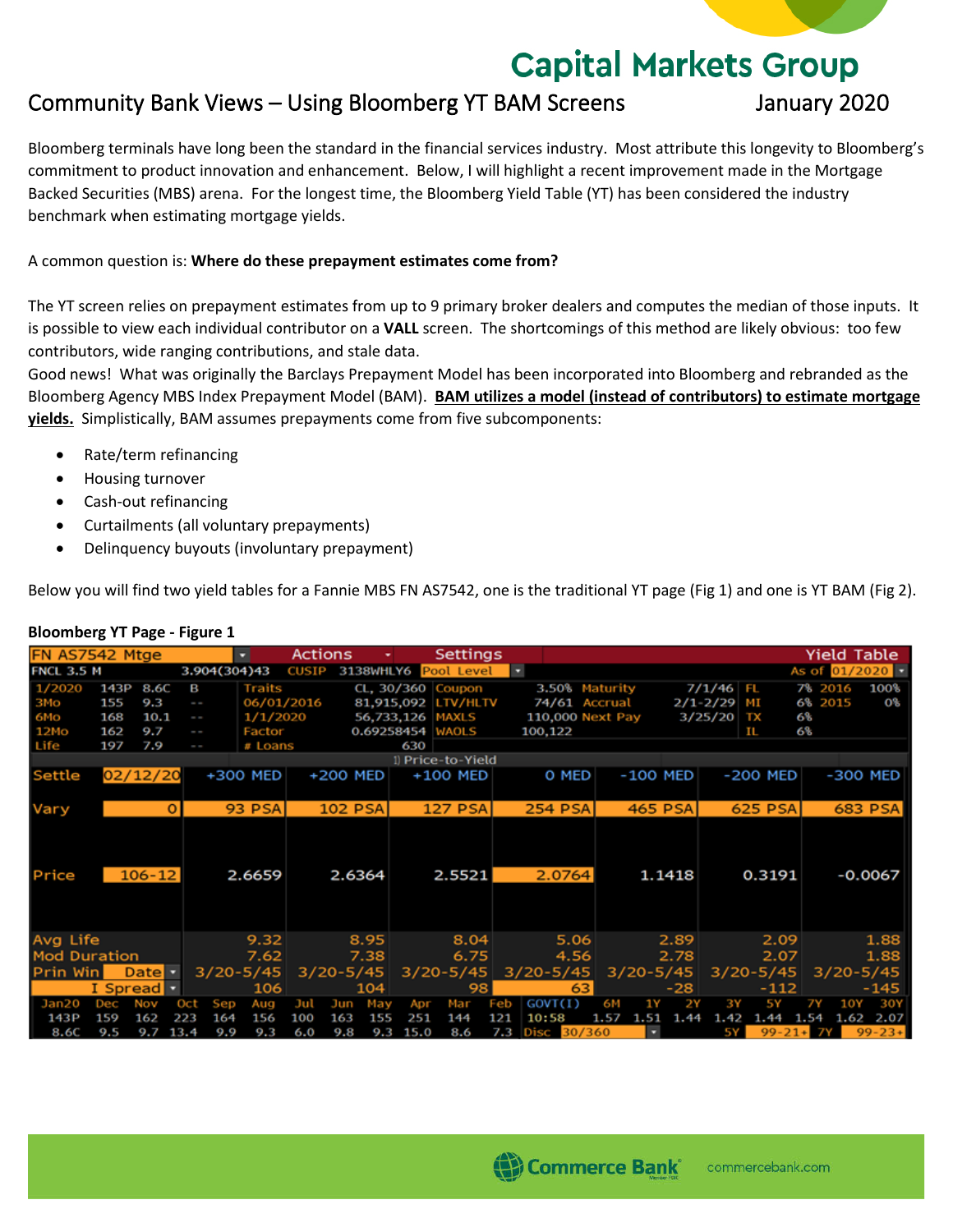| FN AS7542 Mtge      |                   |            |      |                          |               | <b>Actions</b> |               |     |         | Settings             |     |                  |    |               |        |              |                |         |     | Yield Table             |
|---------------------|-------------------|------------|------|--------------------------|---------------|----------------|---------------|-----|---------|----------------------|-----|------------------|----|---------------|--------|--------------|----------------|---------|-----|-------------------------|
| <b>FNCL 3.5 M</b>   |                   |            |      | 3.904(304)43             |               | <b>CUSIP</b>   |               |     |         | 3138WHLY6 Pool Level | −   |                  |    |               |        |              |                |         |     | As of $01/2020$ $\cdot$ |
| 1/2020              | 143P              | 8.6C       | в    |                          | <b>Traits</b> |                |               |     |         | CL, 30/360 Coupon    |     | 3.50% Maturity   |    |               |        | 7/1/46       | F. L           | 7% 2016 |     | 100%                    |
| змо                 | 155               | 9.3        |      | $\sim$                   | 06/01/2016    |                |               |     |         | 81,915,092 LTV/HLTV  |     | 74/61 Accrual    |    |               |        | $2/1 - 2/29$ | MT             | 6% 2015 |     | O%                      |
| 6Mo                 | 168               | 10.1       |      | $\overline{\phantom{a}}$ | 1/1/2020      |                |               |     |         | 56,733,126 MAXLS     |     | 110,000 Next Pay |    |               |        | 3/25/20      | ТX             | 6%      |     |                         |
| 12Mo                | 162               | 9.7        |      | ı                        | Factor        |                |               |     |         | 0.69258454 WAOLS     |     | 100,122          |    |               |        |              | п              | 6%      |     |                         |
| Life                | 197               | 7.9        |      | ŀ                        | # Loans       |                |               |     | 630     |                      |     |                  |    |               |        |              |                |         |     |                         |
|                     |                   |            |      |                          |               |                |               |     |         | 1) Price-to-Yield    |     |                  |    |               |        |              |                |         |     |                         |
| Settle              | 02/12/20          |            |      |                          | 7.6 CPR       |                | 8.2 CPR       |     |         | 9.3 CPR              |     | 11.0 CPR         |    | 16.5 CPR      |        |              | 23.5 CPR       |         |     | 29.7 CPR                |
| <b>Indices</b>      |                   |            |      | $C + 300$                |               | $C + 200$      |               |     | $C+100$ |                      |     | $C + O$          |    | C-100         |        | $C-200$      |                | C-300   |     |                         |
| Vary                |                   |            |      |                          | 100% BAM      |                | 100% BAM      |     |         | 100% BAM             |     | 100% BAM         |    | 100% BAM      |        |              | 100% BAM       |         |     | 100% BAM                |
|                     |                   |            |      |                          |               |                |               |     |         |                      |     |                  |    |               |        |              |                |         |     |                         |
| Price               |                   | $106 - 12$ |      |                          | 2.5578        |                | 2.5202        |     |         | 2.4524               |     | 2.3498           |    |               | 1.9693 |              | 1.4351         |         |     | 0.9240                  |
| Avg Life            |                   |            |      |                          | 8.07          |                | 7.72          |     |         | 7.16                 |     | 6.45             |    |               | 4.69   |              | 3.38           |         |     | 2.64                    |
| <b>Mod Duration</b> |                   |            |      |                          | 6.78          |                | 6.53          |     |         | 6.13                 |     | 5.60             |    |               | 4.27   |              | 3.22           |         |     | 2.60                    |
| Prin Win            |                   | Date -     |      | $3/20 - 5/45$            |               |                | $3/20 - 5/45$ |     |         | $3/20 - 5/45$        |     | $3/20 - 5/45$    |    | $3/20 - 5/45$ |        |              | $3/20 - 5/45$  |         |     | $3/20 - 5/45$           |
|                     | I Spread <b>T</b> |            |      |                          | 99            |                |               | 96  |         | 91                   |     |                  | 84 |               | 53     |              |                |         |     | -50                     |
| Jan20               | Dec               | Nov        | Oct  | Sep                      | Aug           | Jul            | Jun           | May | Apr     | Mar                  | Feb | GOVT(1)          |    | 6M            | 2Υ     | З¥           | 5 Y            |         | 10Y | 30Y                     |
| 143P                | 159               | 162        | 223  | 164                      | 156           | 100            | 163           | 155 | 251     | 144                  | 121 | 10:59            |    | 1.57<br>1.51  | 1.44   | 1.42         | 1.44           | 1.54    |     | 1.62 2.07               |
| 8.6C                | 9.5               | 9.7        | 13.4 | 9.9                      | 9.3           | 6.0            | 9.8           | 9.3 | 15.0    | 8.6                  | 7.3 | Disc 30/360      |    | ٠             |        | 5Y           | $99 - 21 + 7Y$ |         |     | $99 - 24$               |

**Bloomberg YT BAM Page - Figure 2**

The output of the two models varies significantly (2.08% yield vs 2.35% yield). The primary reason for this is the LOW LOAN BALANCE feature on this security. **The traditional YT page does not take this into account while YT BAM does** include this collateral characteristic in their analysis.

It is also possible to incorporate user-defined prepayment expectations by building vectors (Fig 3). The blue represents the base case BAM result (10.9cpr). Vector "100 V3" in red has user defined speeds of 20cpr for 6 months then 15cpr for the next 6 months, ultimately prepaying at 10cpr for the rest of the bond's life. The "100 V3" vector results align with the base-case BAM, illustrating the robust scenarios contained in the BAM model. There is not necessarily a correct way to incorporate vectors. Their use is the ability to stress test potential outcomes.

#### **Bloomberg YT BAM Page with User-Defined Vector - Figure 3**

| FN AS7542 Mtge      |      |                   |                                          | ≂             | <b>Actions</b> |                 |      |           | Settings             |              |                         |      |                          |           |              |                 | <b>Yield Table</b> |                |
|---------------------|------|-------------------|------------------------------------------|---------------|----------------|-----------------|------|-----------|----------------------|--------------|-------------------------|------|--------------------------|-----------|--------------|-----------------|--------------------|----------------|
| <b>FNCL 3.5 M</b>   |      |                   | 3.904(304)43                             |               | <b>CUSTP</b>   |                 |      |           | 3138WHLY6 Pool Level | $\mathbf{r}$ |                         |      |                          |           |              |                 | As of 01/2020      |                |
| 1/2020              | 143P | 8.6C              | B                                        | Traits        |                |                 |      |           | CL, 30/360 Coupon    |              | 3.50% Maturity          |      |                          |           | 7/1/46       | FL              | 7% 2016            | 100%           |
| 3M <sub>O</sub>     | 155  | 9.3               | $-1$                                     |               | 06/01/2016     |                 |      |           | 81,915,092 LTV/HLTV  |              | 74/61 Accrual           |      |                          |           | $2/1 - 2/29$ | MI              | 6% 2015            | 0 <sup>8</sup> |
| 6Mo                 | 168  | 10.1              | ł                                        | 1/1/2020      |                |                 |      |           | 56,733,126 MAXLS     |              | 110,000 Next Pay        |      |                          |           | 3/25/20      | TX              | 6%                 |                |
| 12M <sub>O</sub>    | 162  | 9.7               | $\frac{1}{2} \left( \frac{1}{2} \right)$ | Factor        |                |                 |      |           | 0.69258454 WAOLS     |              | 100,122                 |      |                          |           |              | ΙL              | 6%                 |                |
| Life                | 197  | 7.9               | $-1$                                     | # Loans       |                |                 |      | 630       |                      |              |                         |      |                          |           |              |                 |                    |                |
| 1) Price-to-Yield   |      |                   |                                          |               |                |                 |      |           |                      |              |                         |      |                          |           |              |                 |                    |                |
| Settle              |      | 02/12/20          |                                          | 7.6 CPR       |                | 8.2 CPR         |      |           | 9.3 CPR              |              | 10.9 CPR                |      |                          | <b>CH</b> |              | 23.4 CPR        |                    | 29.6 CPR       |
| Indices             |      |                   | $C + 300$                                |               | $C+200$        |                 |      | $C + 100$ |                      |              | $C+O$                   |      |                          |           | 200          |                 | $C-300$            |                |
| Vary                |      | О                 |                                          | 100% BAM      |                | <b>100% BAM</b> |      |           | <b>100% BAM</b>      |              | <b>100% BAM</b>         |      |                          | 100 V3    |              | <b>100% BAM</b> |                    | 100% BAM       |
| Price               |      | $106 - 12$        |                                          | 2.5581        |                | 2.5209          |      |           | 2.4535               |              | 2.3528                  |      |                          | 2.3338    |              | 1.4460          |                    | 0.9309         |
| Avg Life            |      |                   |                                          | 8.07          |                |                 | 7.72 |           | 7.17                 |              | 6.47                    |      |                          | 6.39      |              | 3.40            |                    | 2.65           |
| <b>Mod Duration</b> |      |                   |                                          | 6.78          |                |                 | 6.53 |           | 6.13                 |              |                         | 5.62 |                          | 5.55      |              | 3.23            |                    | 2.61           |
| <b>Prin Win</b>     |      | Date -            |                                          | $3/20 - 5/45$ | $3/20 - 5/45$  |                 |      |           |                      |              | $3/20 - 5/45$ 3/20-5/45 |      | $3/20 - 5/45$            |           |              | $3/20 - 5/45$   |                    | $3/20 - 5/45$  |
|                     |      | I Spread <b>v</b> |                                          | 96            |                |                 | 94   |           | 89                   |              |                         | 81   |                          | 80.       |              |                 |                    | $-52$          |
| Jan20<br>Dec        |      | Nov               | Sep<br><b>Oct</b>                        | Aug           | Jul            | Jun             | May  | Apr       | Mar                  | Feb          | <b>TGOVICD</b>          |      | бы                       |           | 3Y           | 5Y              | 10Y                | 30Y            |
| 143P<br>159         |      | 162               | 223<br>164                               | 156           | 100            | 163             | 155  | 251       | 144                  | 121          | 16:01                   |      | 1.57<br>1.53             | 1.46      | 1.45         | 1.47            | 1.65<br>1.56       | 2.10           |
| 8.6C                | 9.5  | 9.7               | 9.9<br>13.4                              | 9.3           | 6.0            | 9.8             | 9.3  | 15.0      | 8.6                  | 7.3          | Disc 30/360             |      | $\overline{\phantom{a}}$ |           | 5Y           | $99 - 18$       | $\mathcal{L}$      | $101 - 07 +$   |

Commerce Bank | commercebank.com